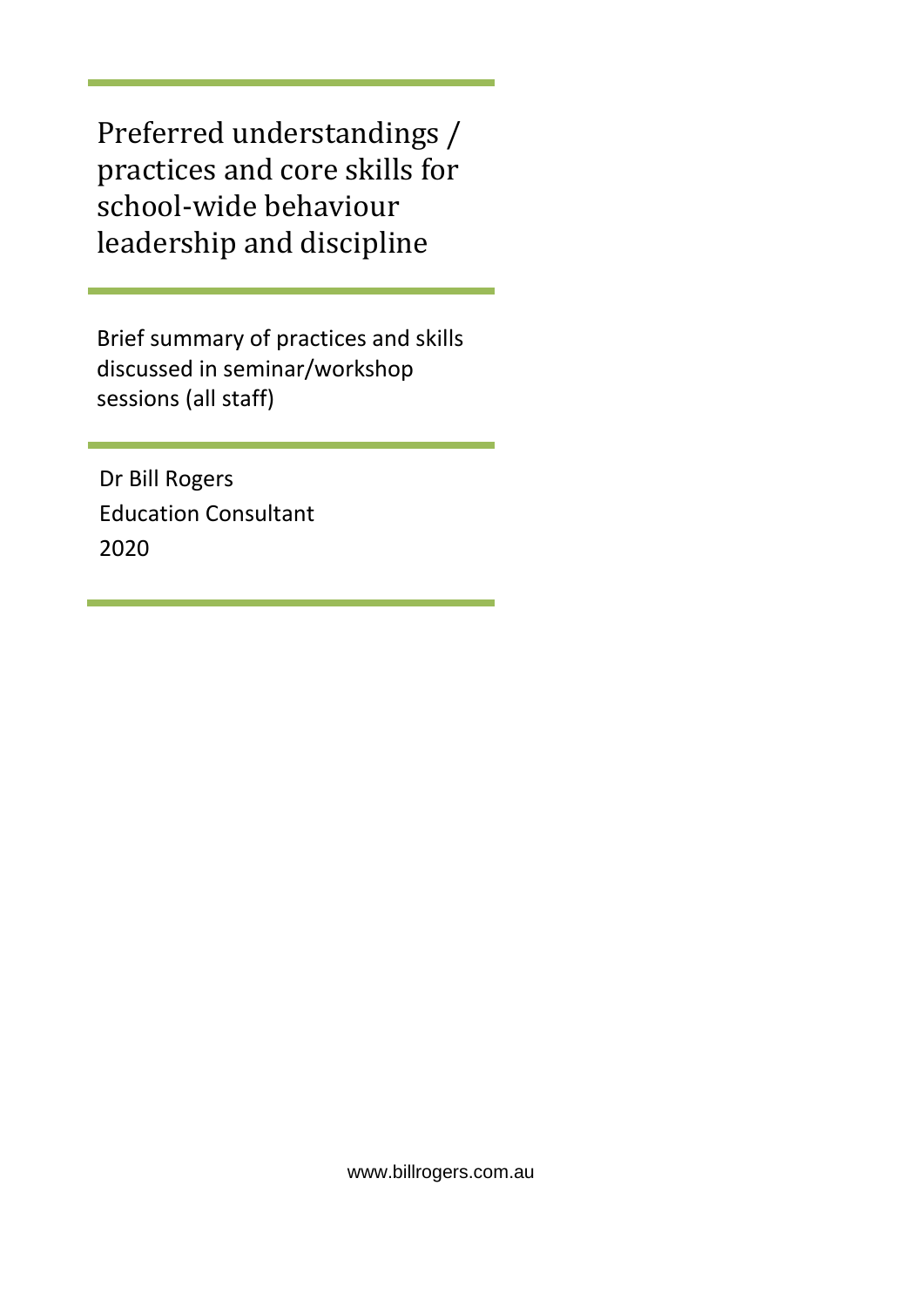## **Preferred practices (behaviour leadership)**

*Nb* These *preferred* practices are a necessary 'key' to positive school-wide behaviour leadership\*. These practices are interdependent with the language skills (and non-verbal skills) noted later in this summary.\*\* These 'practices' come with at least two caveats :

- $\sim$  BDN bad-day notwithstanding (!)
- ~ WP wherever possible ...

It is the *characteristic* feature of these practices that matters in our day-to-day teaching / leadership (BDN). *Practices* and *skills* without reference to our humanity as teacher leaders is mere 'technique'. These practices and skills (summary – p 6 ff) may sound self-evident on paper; *it is in the demanding dynamic of day-to-day teaching that such practices and skills find their tested reality*. These practices in part describe, in part delineate, the kind of relational dynamic essential to respectful and effective teacher leadership – particularly in the area of behaviour management and discipline. In the references (noted later p 5) there are detailed case studies illustrating *how* these skills and practices come together in our day-to-day teaching and behaviour leadership.

❖ **Communicating and conveying calmness** [wherever possible], in tone / manner / language, when engaged in any discipline. Our 'calmness' is not some quiescent passivity or artificially 'holding in our feelings'. Such 'calmness' is not un-emotional; it is about clear – respectful – communication. Calmness (in the sense used here) is in part communicating our *appropriate* confidence as a teacher-leader and, in part, it is also conveying the sense that our students can trust us to manage the teaching/learning dynamic in classrooms. It is seen in the *characteristic* way we communicate (particularly when under pressure). Students sense – indeed they know – such 'calmness' in teachers through the characteristic tone and manner in our voice, our 'body language', and conveyed intent as well as the characteristic language we use. We are the adult (yes fallible) in the room.

<sup>\*</sup> There is, of course, no 'single' key to positive behaviour leadership. My colleagues and I have noted that these practices are consistently acknowledged in the research on behaviour leadership and school discipline. See particularly Rogers, B. (Ed) *Teacher Leadership and Behaviour Management* (2002) Sage Publications : London and Rogers 2011, You Know the Fair Rule 3<sup>rd</sup> Edition.

<sup>\*\*</sup> Key behaviour leadership understandings and skills are noted as acronyms with *brief* descriptions (p 6 ff). For detailed case examples of these skills, and case studies illustrating how skills and practices are realised in our behaviour leadership in classrooms/and wider school settings, see the texts noted on p 5.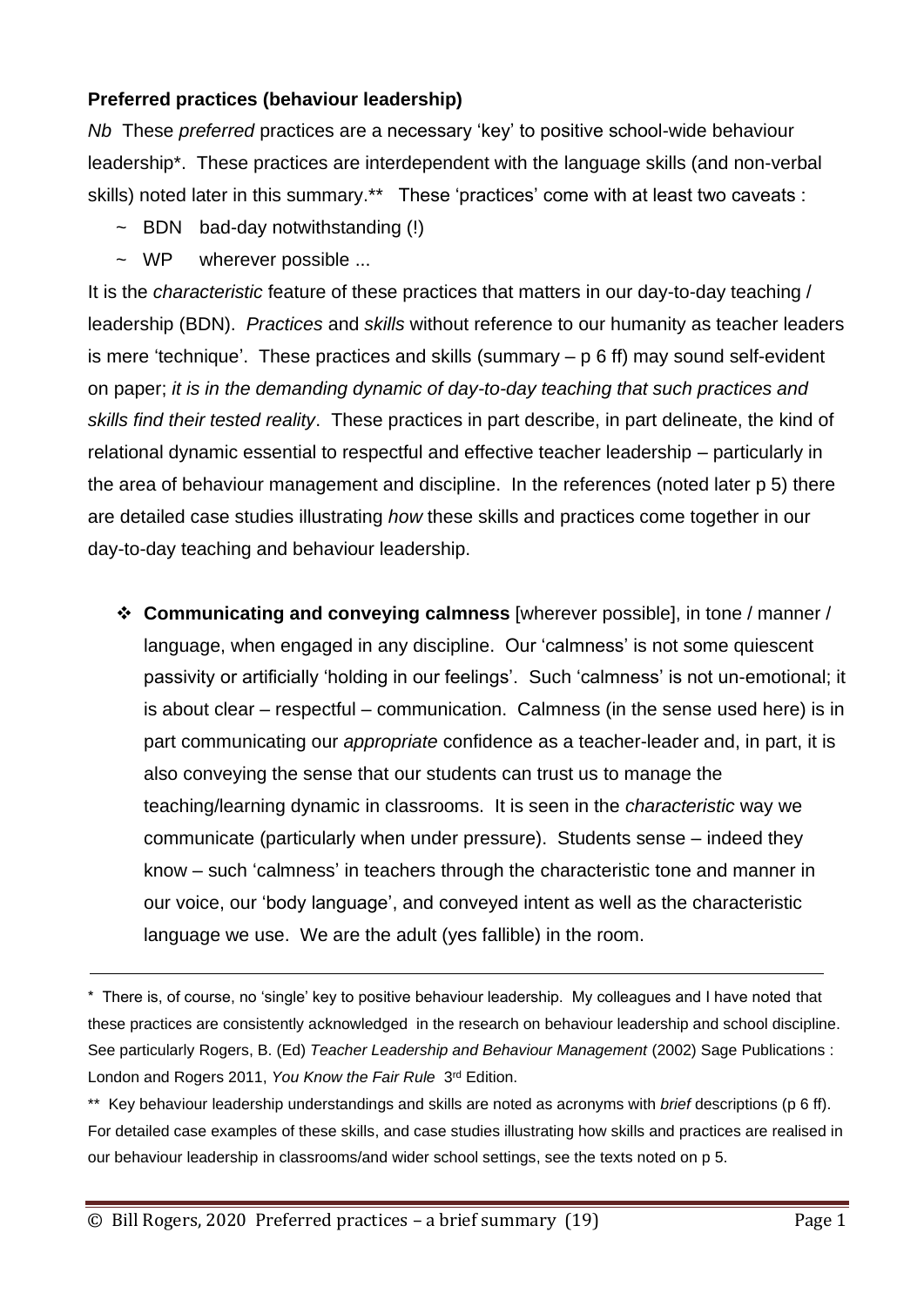Such calmness is particularly important, for example, when we cue for whole-class settling, attention and focus at the beginning of a lesson and when addressing *any* distracting and disruptive behaviour. It is crucial when dealing with frustrated or angry students (or parents). Communicating and conveying calmness is not inconsistent with appropriate assertion where necessary, (assertion is to be distinguished from pettiness, mean-spiritedness, hostility or verbal aggression). Assertion is a skill; when we speak assertively we speak in a clear, firm and decisive way, emphasising that we seek to protect fundamental rights of students and teachers alike. We do so in a way that does not intentionally invoke hostility or verbal aggression from our students.

The skills of assertion are not addressed in this brief summary (see particularly Rogers, 2006a, 2011 and 2015).

❖ **Least To Most Intrusive** [wherever possible] when intervening into any corrective / discipline exchanges and in any context. Least intrusive interventions could be as basic as non-verbal cues or a brief description of reality/rule reminder or simple direction, (see p 6 f). When we are more intrusive (in discipline interventions) there will be a corresponding 'moral weight' directing the degree / kind of intervention we make regarding behaviour issues such as *repetitive* disruptions; or any situation of potential safety concern; or a student behaving aggressively, dangerously or abusively.

In effect the least-to-most principle maximises appropriate (and fair) 'choice' given by the teacher to the student regarding their behaviour. Such 'choices' are *directed within the fundamental rights, responsibilities and rules in a school.* A typical, and basic, example : when we direct a student to put their i-Pod, phone, loud keyring, or distracting toy away "You need to put … (eg your iPhone) in your bag or on my table until the end of the lesson". This is in preference to merely taking the student's phone or …, or simply demanding the student to hand it over ... Giving a *directed* choice also minimises unnecessary confrontation, and increases co-operation.

❖ **Positive corrective language;** where possible our behaviour management focuses on the '*do*' (in the behaviour we address) rather than over-focusing (or over using) the '*don't*' ...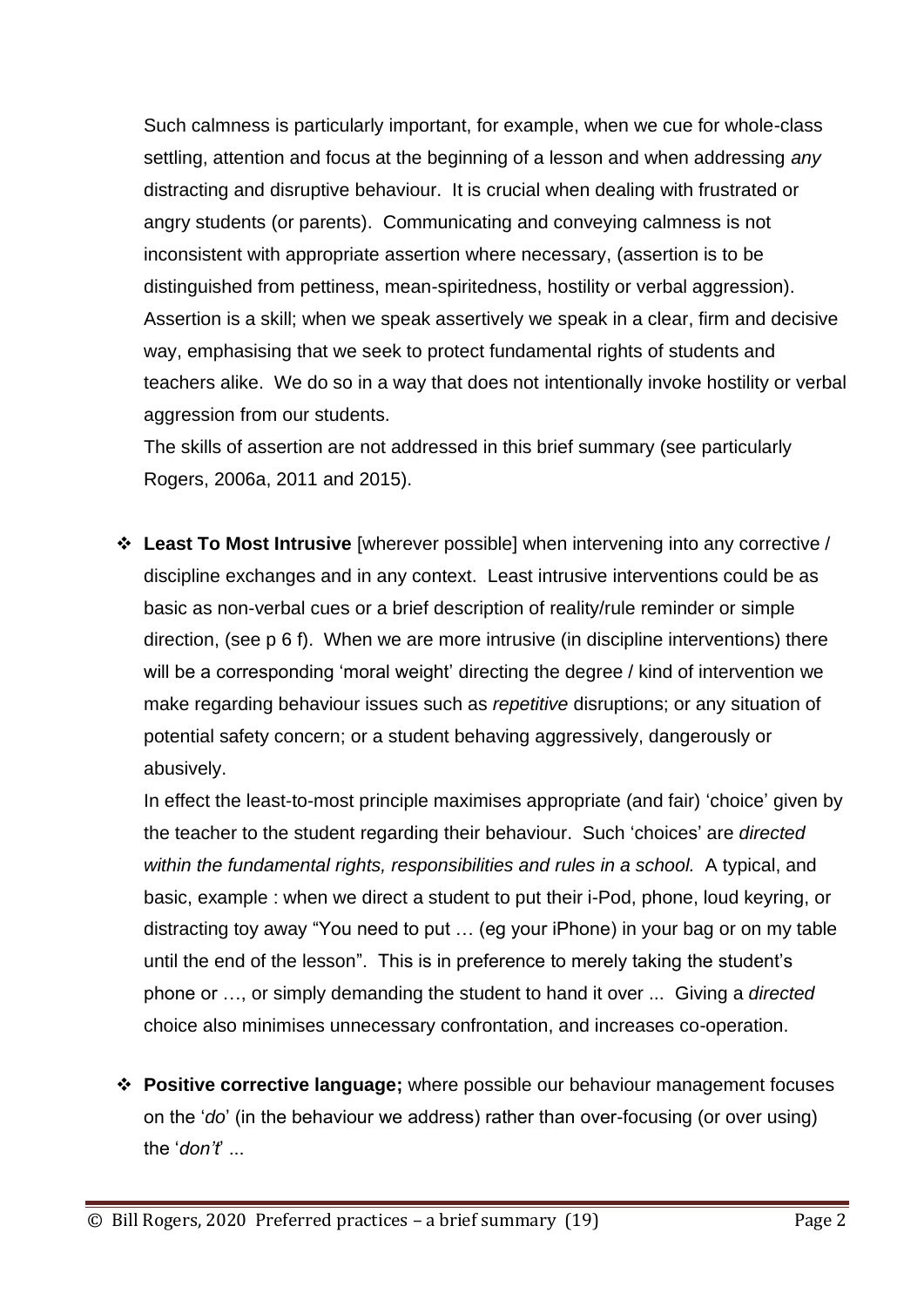eg : "Hands up thanks ..." rather than, "Don't call out ..."; "Facing this way and listening thanks" *rather than*, "Don't talk while I'm teaching ..." ; "Remember our class rule for ..." *rather than* "Don't forget the rule for ..."

eg : "When ... then", (ie : a conditional direction) rather than, "No you can't because ..."

Any sense of *positive* corrective language is also significantly affected by our characteristic intent/manner; by our tone of voice and the degree of confidence and invitational trust that is present in any discipline communication (not bossiness or arrogance).

- ❖ **Keep the FOCUS [of reminding / correcting / disciplining]** directed to the **primary behaviour or issue at hand; we avoid over-servicing a student's 'secondary behaviours' (or secondary issues) unless necessary** *at that point* **in the exchange ...** It is very easy for students to distract our leadership focus by the extended, indulgent sigh; the whining voice; their minimal eye-contact; the attentional *tone* of voice; the sibilant (or not so sibilant) mutter; the raised eyes to the ceiling; the muttered last word ... These 'secondary behaviours' can easily distract us when we are leading a class or engaging distracting or disruptive students in one-to-one exchanges in class (or non-class settings). Our ability to utilise skills such as *tactical*  ignoring; *selective* attention; *descriptive* and *directional* cues; *partial* agreement; *directed* choices; *consequential* choices and refocusing and the thoughtful use of *take-up-time* (in the language we use when addressing student behaviour). Conscious awareness and use of such practices (and the skills inherent in these practices) all have significant bearing on minimising unnecessary confrontation and engaging students' compliance (at least) – and even their co-operation. Detailed discussions on how we engage typical 'secondary' behaviours – in student discipline – are developed at length in actual case studies in the reference literature (p 5).
- ❖ **Always follow-up and follow-through** with a student ('one-on-one') on issues that matter. This enables appropriate repairing and rebuilding of relationships and (where necessary) restitution. Some issues cannot be effectively addressed in the busy *social* setting of a classroom – they need follow-up, one-to-one. [See *Establishment Phase* notes 2019].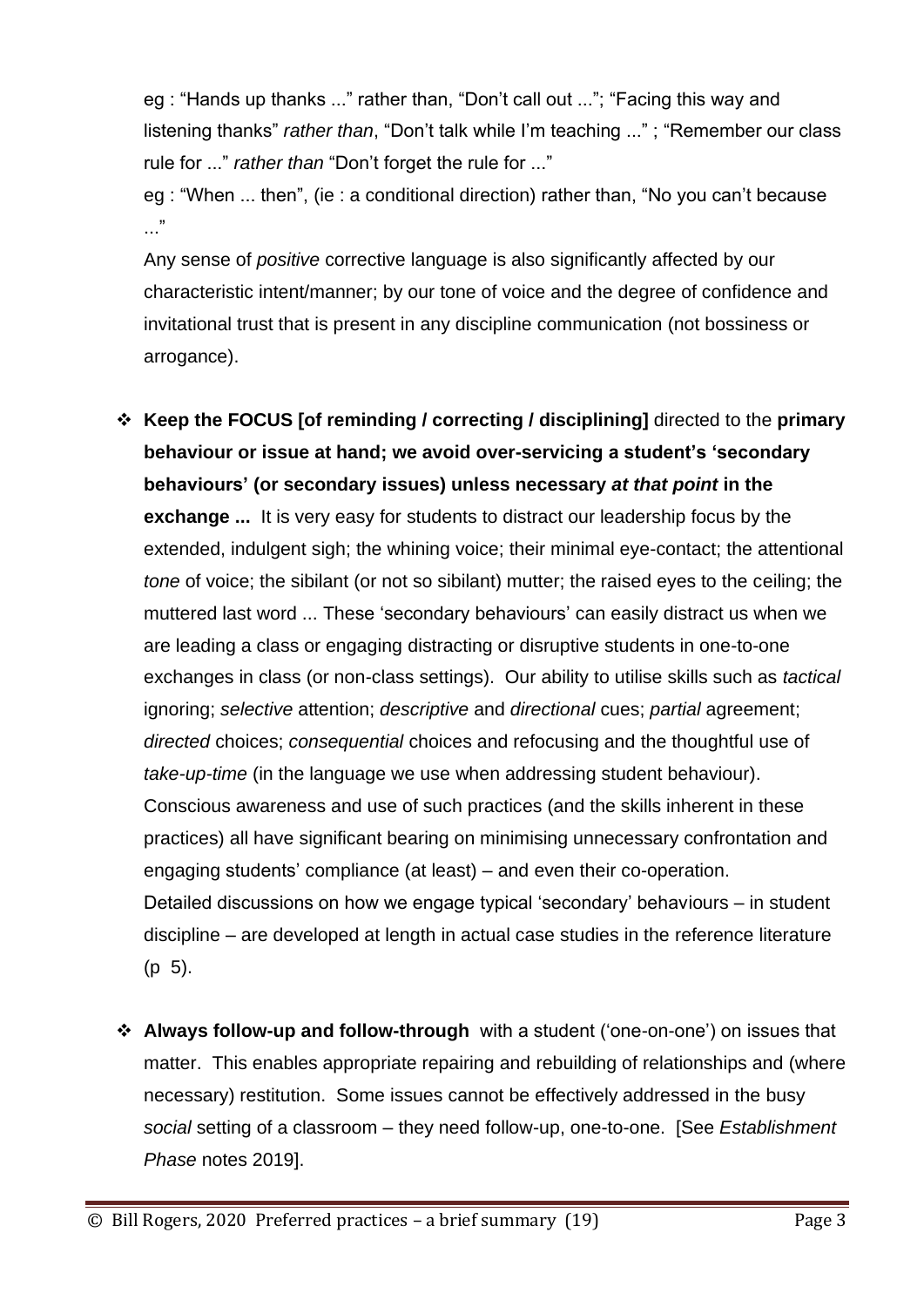❖ **Always keep a complementary awareness, and focus, on encouragement** rather than overly ebullient, or unfocused, or general 'praise'. Encouragement and feedback are discussed at length in the books noted later (p 5). *Descriptive* feedback focuses on the *student's* effort/behaviour rather than on *praising* them (eg "*You're* so good at ..." or *global* descriptors such as 'Great', 'Brilliant', 'Awesome!' which give no information/ feedback about the work/effort or behaviour of the student).

## ❖ **When applying behaviour consequences** :

The 3R's principle ... does the consequence RELATE to the student's behaviour?

- ... is the consequence REASONABLE? (are these consequences appropriate in terms of *degrees* of seriousness/moral weight regarding the student's behaviour).
- ... do we keep the RESPECT (of/toward the student) intact when applying consequences?

We also distinguish between 'negotiable' consequences and non-negotiable consequences. A 'negotiable' consequence is one we work through *with* the student – one-to-one, at a calmer time (after class, or in a detention context …). We use restitutional questions that help the student identify what happened and how they can (with our help) make things better or engage in necessary restitution ... and restorative behaviour ... Questions such as: '*What actually happened*?' (regarding your behaviour), '*What rule/right was affected by your behaviour?', ('How did your behaviour affect others : students/teacher?') 'What is your understanding of what happened (regarding your behaviour)?'* This is a key right-of-reply question and '*What can you do to make things better? Sort things out? How can I (as your teacher) help you to ...?'*

A 'non-negotiable' consequences normally refers to behaviours that involve verbal or physical violence/bullying/drugs/weapons.

It is crucial to develop some common guidelines for 'negotiable' consequences for all staff / and a common framework for teacher discretion in use of behaviour consequences regarding the 'normal range' of less serious (but annoyingly distracting/disruptive) behaviours.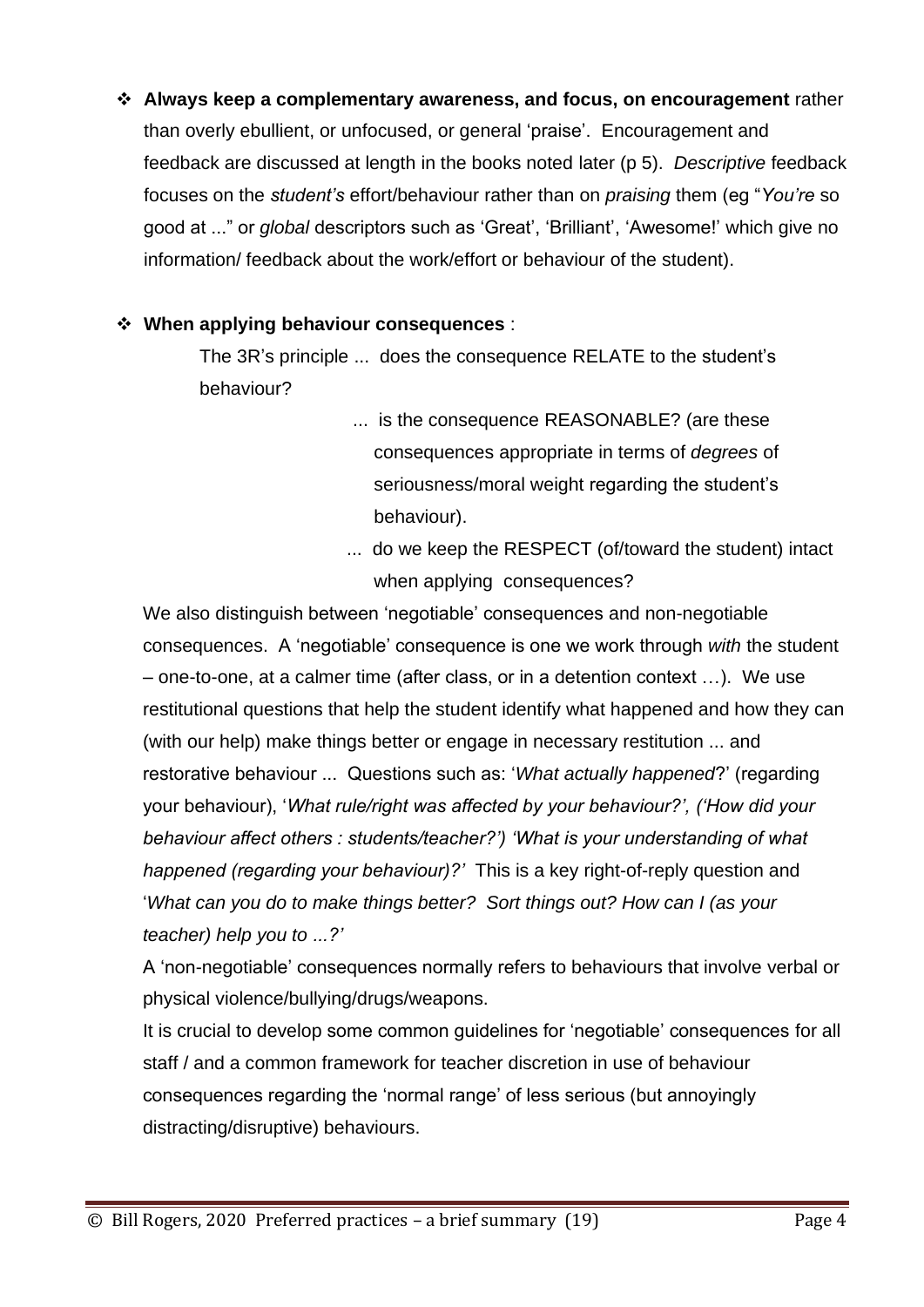It is the fair *certainty* of the consequence that is more powerful (in any educative sense) than the *severity* of the consequence. It is the *fair and respectful certainty* of the behaviour consequence that is likely to engender any sense of justice in the carrying through of the consequence.

- ❖ **Have school-wide protocols for how we follow up and follow through with students** one-to-one : whether it is the basic after-class chat; the informal lunch-time 'behaviour interview'; following-up on an incident report sheet ...; informal (or formal) behaviour interviews; 'informal' or formal detentions; mediation sessions with two or more students; restitutional and civic-duty consequences. Such protocols will emphasise the need for the teacher to acknowledge (even briefly) the student's feelings; focus on the behaviour issue or task that relates to the consequence (rather than verbally 'attacking' the student) and giving the student an appropriate right-ofreply ... (See notes : *The Establishment Phase* 2019). It is also important that the teacher who initiates a consequence such as timeout/detention should always follow up (with the student) themselves – beyond the primary consequence itself. This enables the emotional and relational 'repairing and rebuilding' necessary between teacher and student/s. There will, of course, be occasions when such follow-up will entail the support of a senior colleague (see
- ❖ AXIOMATIC ... keep the fundamental respect (of the student) intact; even when being firm, direct or assertive / commanding. One can be firm, direct and assertive and still convey basic respect and dignity in our behaviour leadership. {*nb Remember the caveats at the head of page 1*}*.*

See also (by Bill Rogers) :-

(2011) *You Know the Fair Rule 3 rd Edition* Melbourne : Australian Council for Educational Research. [In the U.K. London : Pearson Publications].

(2006) *Cracking the Hard Class* (*strategies for managing the harder than average class) 2nd Edition* Sydney : Scholastic. [In the U.K. Sage Publications : London].

notes : *The Establishment Phase* 2019).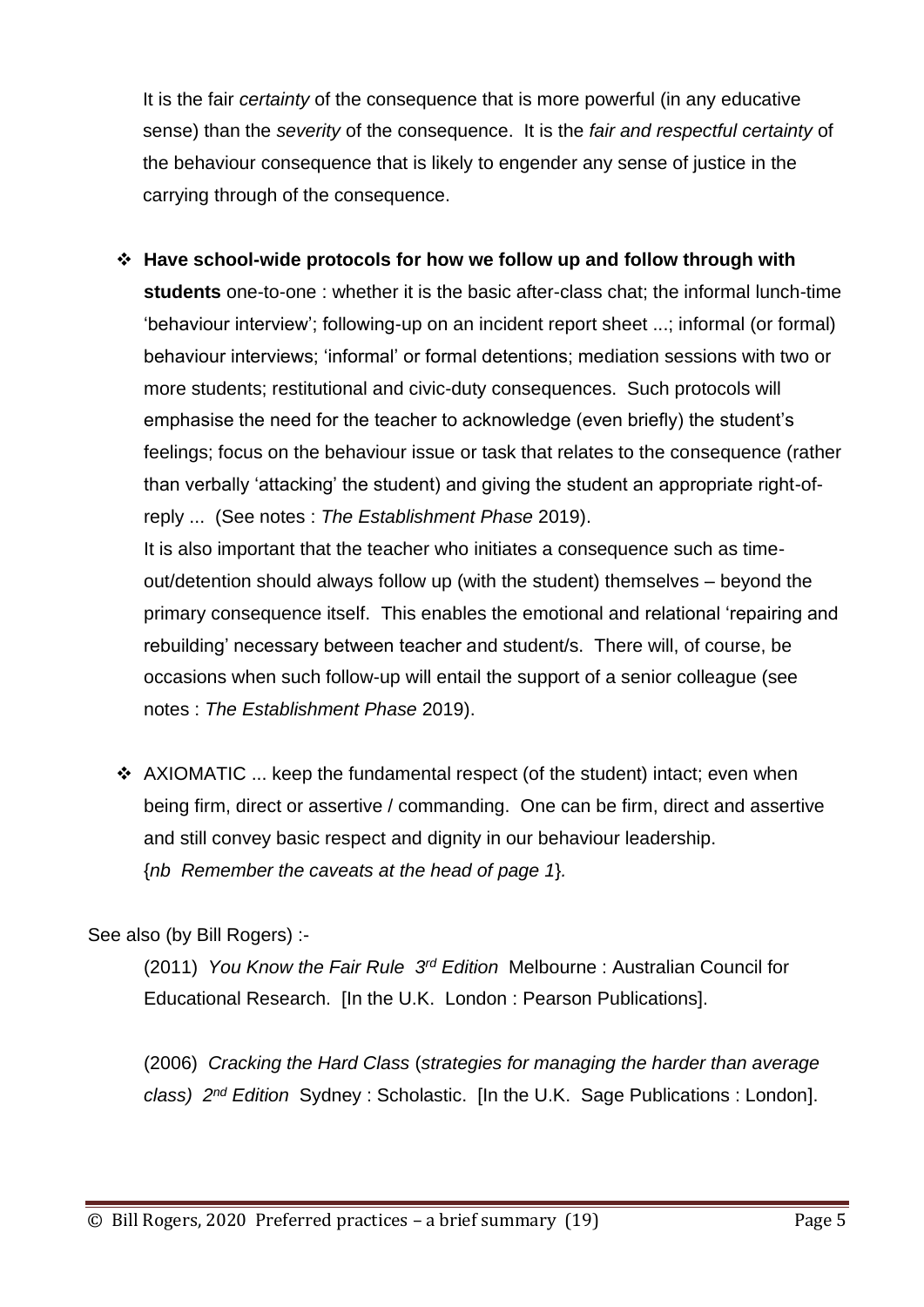(2006) *Behaviour Management : A Whole-School Approach 2 nd Edition* Sydney : Scholastic. In the U.K. Sage Publications : Londonl.

(2014) with Elizabeth McPherson *Critical First Steps : Behaviour Management in*  the Early Years 2<sup>nd</sup> edition. Available from Sage Publication : London. [In the U.K. *Behaviour Management With Young Children* Sage Publications : London.]

Rogers, B. (2015) Classroom Behaviour 4<sup>th</sup> Edition Sage Publications : London.

Rogers, B. (Ed) (2002) *Teacher Leadership and Behaviour Management* London : Sage Publications. Available in Australia via

*Footprint Books* 1/16 Prosperity Pde., Warriewood NSW 2012. (02) 9997 3973 [www.footprint.com.au](http://www.footprint.com.au/)

This book is particularly helpful for school leaders and year/pastoral heads/year coordinators/faculty heads ...

## **The language of leadership : core skills**

Acronyms used in core behaviour leadership understandings and skills.

This is only a *shorthand* framework*.* These skills are developed at length in the case studies in the books [see end notes (p 5)]. As with all skills they are not divorced from their underlying practices (in aim, intent and values pp 1-5 ...). Tone of voice, manner and intent are also crucial to any sense of humanity within the concept of leadership *skills*; particularly in the language framework skills noted below.

| BA | 'Behaviour awareness', this refers to the aim of corrective language; |
|----|-----------------------------------------------------------------------|
|    | we use language that is likely to raise the students' awareness of    |
|    | their distracting, disruptive behaviour (even in brief discipline     |
|    | exchanges).                                                           |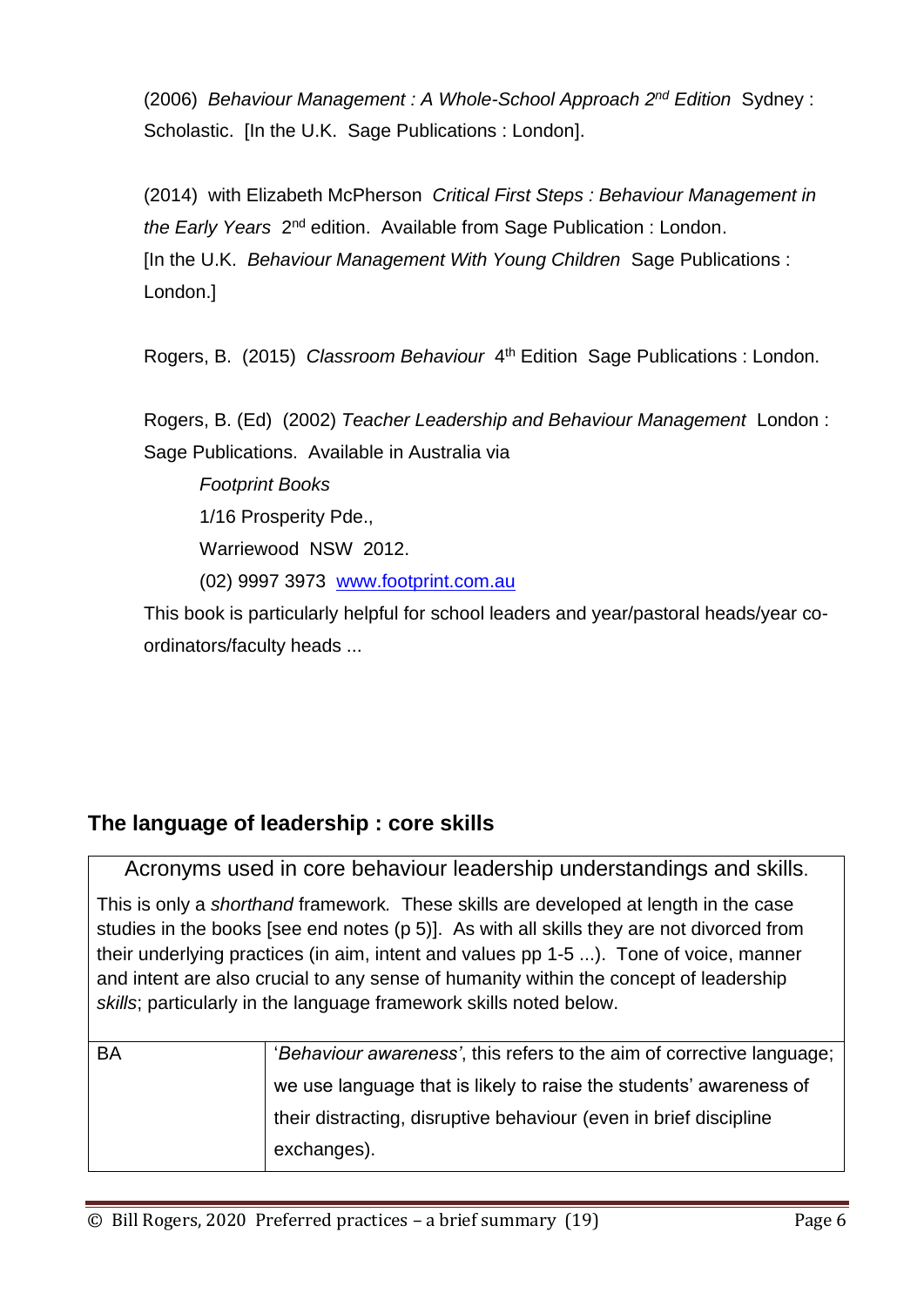|                    | Tactical ignoring {context dependent}                                         |
|--------------------|-------------------------------------------------------------------------------|
| <b>SA</b>          | Selective attention {context dependent}                                       |
| 'operate' together |                                                                               |
| $TP$ ()            | Tactical pausing (  ) to enable a student's attentional focus.<br><b>This</b> |
|                    | refers to the brief pause (  ) after (say) cueing a student/s by              |
|                    | name. It allows a cognitive take-up (as it were). See the example             |
|                    | on page 7, under 'Take up time (TUT).                                         |
| <b>BITT</b>        | 'Break in the traffic' (psychological/relational). The skill of being         |
|                    | able to identify when to intervene in distractive/ discordant                 |
|                    | behaviours particularly in whole-class settling and focusing, say             |
|                    | when several students are calling out while the teacher is talking. It        |
|                    | is akin to 'selective attention' and 'tactical pausing'. Also helpful         |
|                    | when communicating to overly garrulous students                               |
|                    |                                                                               |
|                    |                                                                               |
| <b>TUT</b>         | Take-up time (after having given a direction, reminder ). Eg: a               |
|                    | few boys are fiddling with window blinds during whole-class                   |
|                    | teaching time. The teacher cues the whole class ("Excuse me                   |
|                    | everyone ") then directs her attention to the boys  "Bilal (  )               |
|                    | Mitri (  ) Connor (  ) You're fiddling with the window blinds; its            |
|                    | distracting." [This raises their behaviour awareness.] "Leave the             |
|                    | blinds and face this way thanks." (this gives the brief behaviour             |
|                    | direction). The teacher then turns away to give her attention back to         |
|                    | the whole-class group giving the distracting boys take-up time and            |
|                    | re-cueing the class to whole class teaching time.                             |
| <b>NVC</b>         | Non-verbal cue-ing (as reminder, or even as a brief correction).              |
|                    | These are cues or signals that enable the student to be aware of              |
|                    | their behaviours and also to indicate the expected behaviour ie: as           |
|                    | when a teacher raises her hand (briefly) as she cues the class (or            |
|                    | the individual) to put their hand/s up (instead of calling out); or           |
|                    | beckoning a student to bring their seat 'in' when they are rocking on         |
|                    | their seat                                                                    |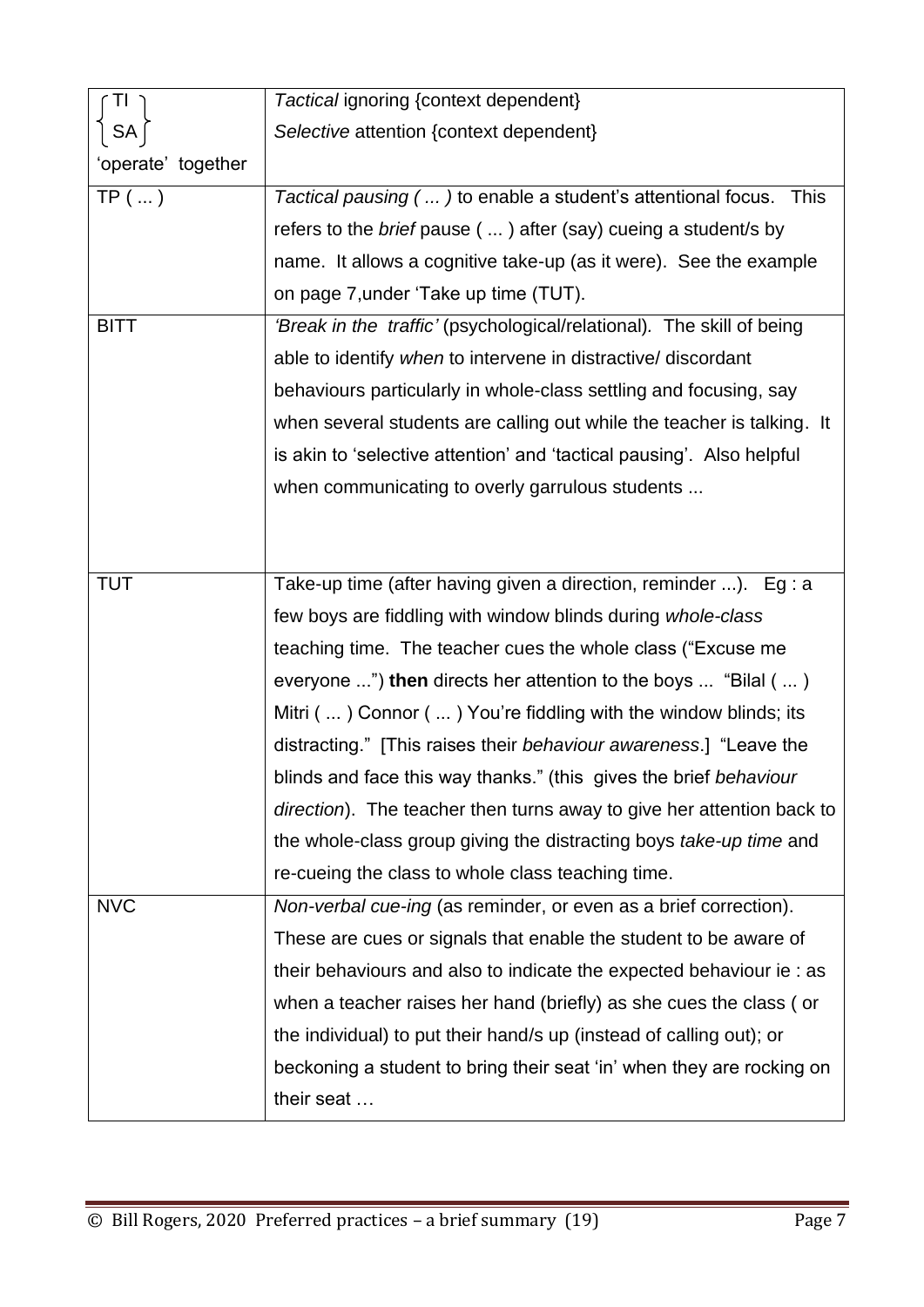| <b>DOR</b> | Description of reality (briefly describing the distracting/disruptive       |
|------------|-----------------------------------------------------------------------------|
|            | behaviour of individual student / or several students). Eg : "Several       |
|            | students are chatting (  ) it's whole-class teaching time " -               |
|            | Again this raises the student's behaviour awareness.                        |
| <b>SD</b>  | Simple Direction where we briefly direct to disruptive behaviour;           |
|            | positive where possible. We will often briefly describe first then          |
|            | direct  eg "  Michelle and Lisa you're chatting  (the descriptive           |
|            | cue). You need to be looking this way and listening thanks." (the           |
|            | directional cue).                                                           |
| <b>RR</b>  |                                                                             |
|            | Rule reminders "Remember our rule for " or "Remember to " is                |
|            | more positive and invitational than "Don't forget to " (providing our       |
| DQ         | tone and manner is confidently positive ).                                  |
|            | Direct question: 'What ?'; 'Where ?'; 'When ?'; 'How ?'.                    |
|            | Avoid unhelpful interrogatives eg 'Why ?'; 'Are you ?'; 'Do you             |
|            | have to $\ldots$ ?'; 'Can't you $\ldots$ ?'.                                |
|            | 'What's our rule for ?, 'What should ?', 'What are you supposed             |
|            | to be doing at the moment?', 'Where should ?', 'How ?', 'When               |
|            | do we ?' Direct questions raise/focus student's behaviour                   |
|            | awareness. Again, our tone and manner are important as to how               |
|            | the question is 'heard'.                                                    |
| PREF.      | <i>Prefacing</i> (a brief comment, normative pleasantries, civility) before |
|            | the rule reminder, question, directed choice  Particularly relevant         |
|            | in non-classroom settings.                                                  |
| <b>FB</b>  | Firm blocking, where we repeat the direction or command. The firm           |
|            | repetition (without partial agreement) is used in contexts where the        |
|            | assertion is emphasised in the direction or command. If a student           |
|            | continues to argue or refuse, it is important to calmly/clearly clarify     |
|            | the immediate (or deferred) consequence.                                    |
| <b>DC</b>  | Directed choices are given within the context of rights / rules /           |
|            | responsibilities / routines ['choices' in such corrective contexts are      |
|            | not 'free' choices as such] ie : To a student fiddling with his I-phone;    |
|            | the teacher gives a quiet - but clear - directed choice, "You need to       |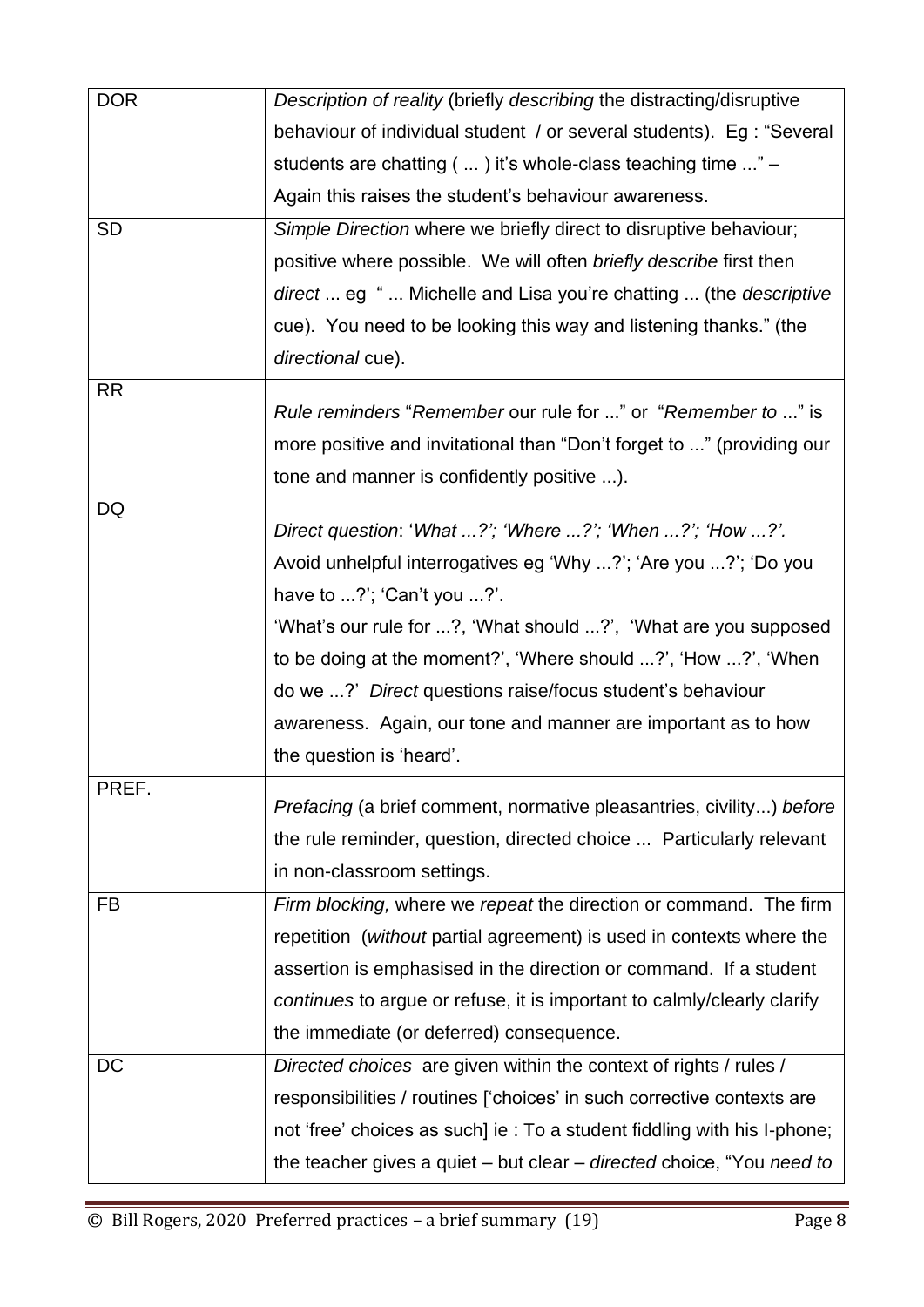|            | non-classroom time.                                                          |
|------------|------------------------------------------------------------------------------|
| FUFT*      | door'<br>Follow up / follow through (with a student one-to-one) generally in |
| CATO*      | Colleague Assisted time-out often a colleague's classroom 'next              |
|            | a student away from the classroom for time-out.                              |
|            | senior teacher, or (where necessary) a senior teacher might 'escort'         |
|            | to another classroom (colleague assisted time-out), or directed to a         |
|            | (at least not in challenging schools!) The student would be directed         |
|            | the student/s to stand outside the classroom as a form of time-out           |
| TO*        | Time-out (outside classroom context) – we would not <i>normally</i> direct   |
|            | other students)                                                              |
| <b>COT</b> | Cool-off-time (at primary level - 5-10 minutes sitting away from             |
| АC         | Assertive command  <br>often expressed in 'I' statements                     |
| $AS^-$     | Assertive statement                                                          |
|            | continues with their current behaviour.                                      |
|            | what the immediate (or deferred) consequence will be if the student          |
| CC         | Clarifying the consequence. Where we clarify, briefly and calmly,            |
|            | toss').                                                                      |
| <b>PA</b>  | <i>Partial agreement</i> (when students prevaricate, whine, 'argue the       |
| <b>DD</b>  | Distraction / diversion                                                      |
|            |                                                                              |
|            | some TUT (unless the behaviour is more serious).                             |
|            | prevaricate or argue clarify the consequence and then (again) allow          |
|            | also help to <i>then</i> give the student take-up-time (TUT). If they        |
|            | example a brief pleasantry and a chat about their work  It can               |
|            | end of class." We often preface before giving a directed choice; for         |
|            | put your phone in your bag (or i-Pod) or leave it on my table until          |

\*For an extended discussion on time-out practice (and case examples) see the texts noted p. 5.

Dr. Bill Rogers is a teacher, education consultant and author. He conducts in-services and seminar programmes across Australia, New Zealand, Europe and the U.K. in the areas of behaviour management, effective teaching, stress management, colleague support and teacher welfare. He has also worked extensively as a mentor-coach in classrooms; team-teaching in challenging classes in Australia and the U.K. {He is a Fellow of the Australian College of Educators and Honorary Life Fellow of Leeds Trinity University and is currently Honorary Fellow at the Graduate School of Education, Melbourne University}.

\_\_\_\_\_\_\_\_\_\_\_\_\_\_\_\_\_\_\_\_\_\_\_\_\_\_\_\_\_\_\_\_\_\_\_\_\_\_\_\_\_\_\_\_\_\_\_\_\_\_\_\_\_\_\_\_\_\_\_\_\_\_\_\_\_\_\_\_\_\_\_\_\_

© Bill Rogers, 2020 Preferred practices – a brief summary (19) Page 9